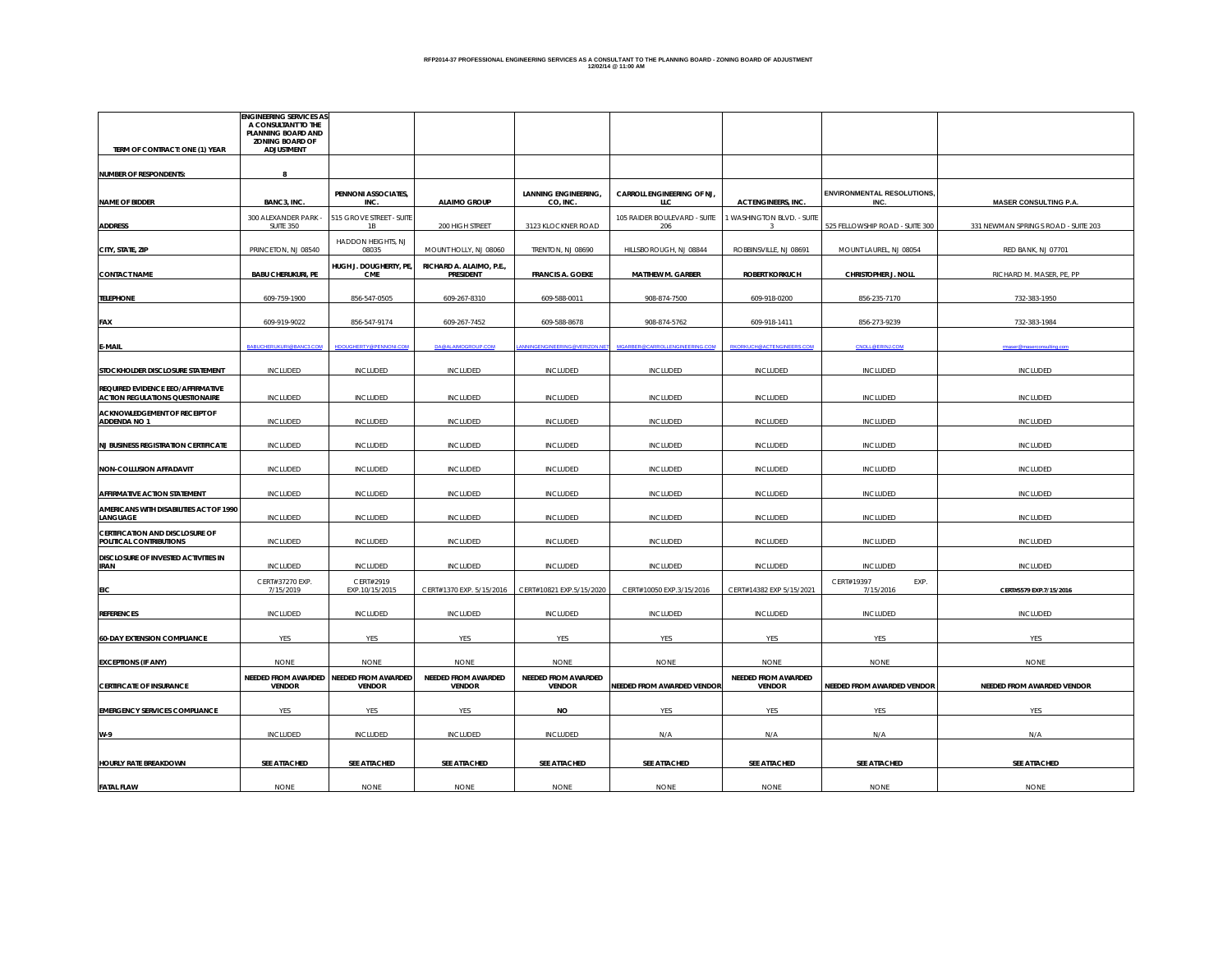# **SECTION A: FEE STRUCTURE**

# **Hourly Fees for Professional and Technical Personnel**

### **LABOR CATEGORY**

**RATES: \$/HOUR** 

| Senior Project Engineer (PE)  | <b>\$110</b> |
|-------------------------------|--------------|
| Senior Project Surveyor (PLS) | <b>\$110</b> |
| Project Engineer              | <b>\$95</b>  |
| Project Designer              | \$75         |
| Construction Inspector        | \$70         |
| <b>CAD</b> Draftsman          | \$70         |

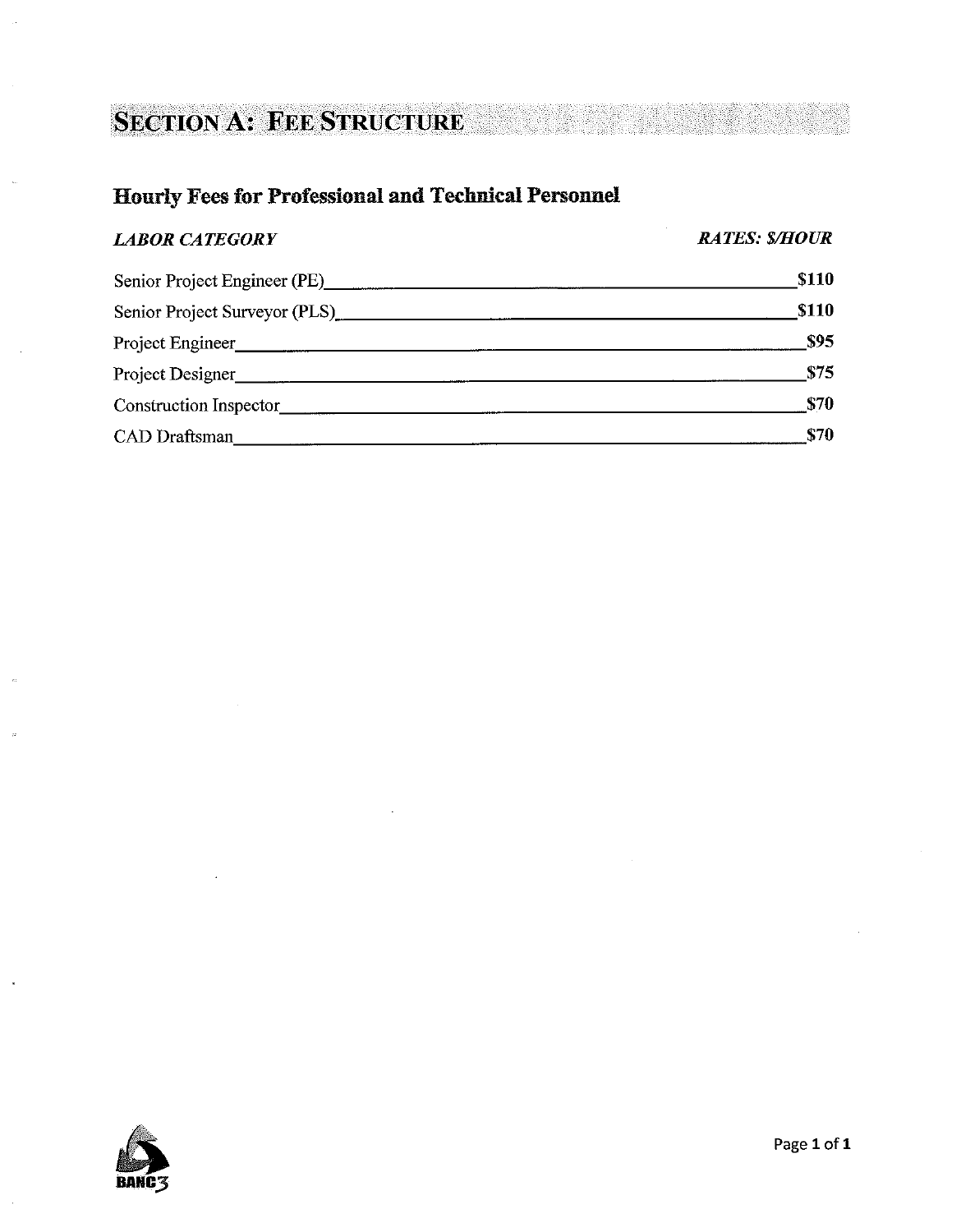#### PROPOSAL FOR PROFESSIONAL ENGINEERING SERVICES-RFP 2014-37 CONSULTANT TO THE PLANNING BOARD AND ZONING BOARD OF ADJUSTMENT, CITY OF TRENTON

Pennoni Associates, Inc. provides engineering consulting services to its clients in accordance with the terms and conditions of the contract. Compensation will be based on the following schedule of fees and charges unless the contract specifies otherwise.

# **HOURLY FEES FOR PROFESSIONAL & TECHNICAL PERSONNEL**

### **LABOR CATEGORY**

### **RATES: \$/HOUR**

| <b>CAPITAL PROJECTS:</b> | <b>NOT TO EXCEED QUOTE</b> |
|--------------------------|----------------------------|
|                          |                            |

Rates are valid from January 2015 to January 2016



PENNONI ASSOCIATES INC.

**CONSULTING ENGINEERS** 

**Providing Engineering Services Since 1966** www.pennoni.com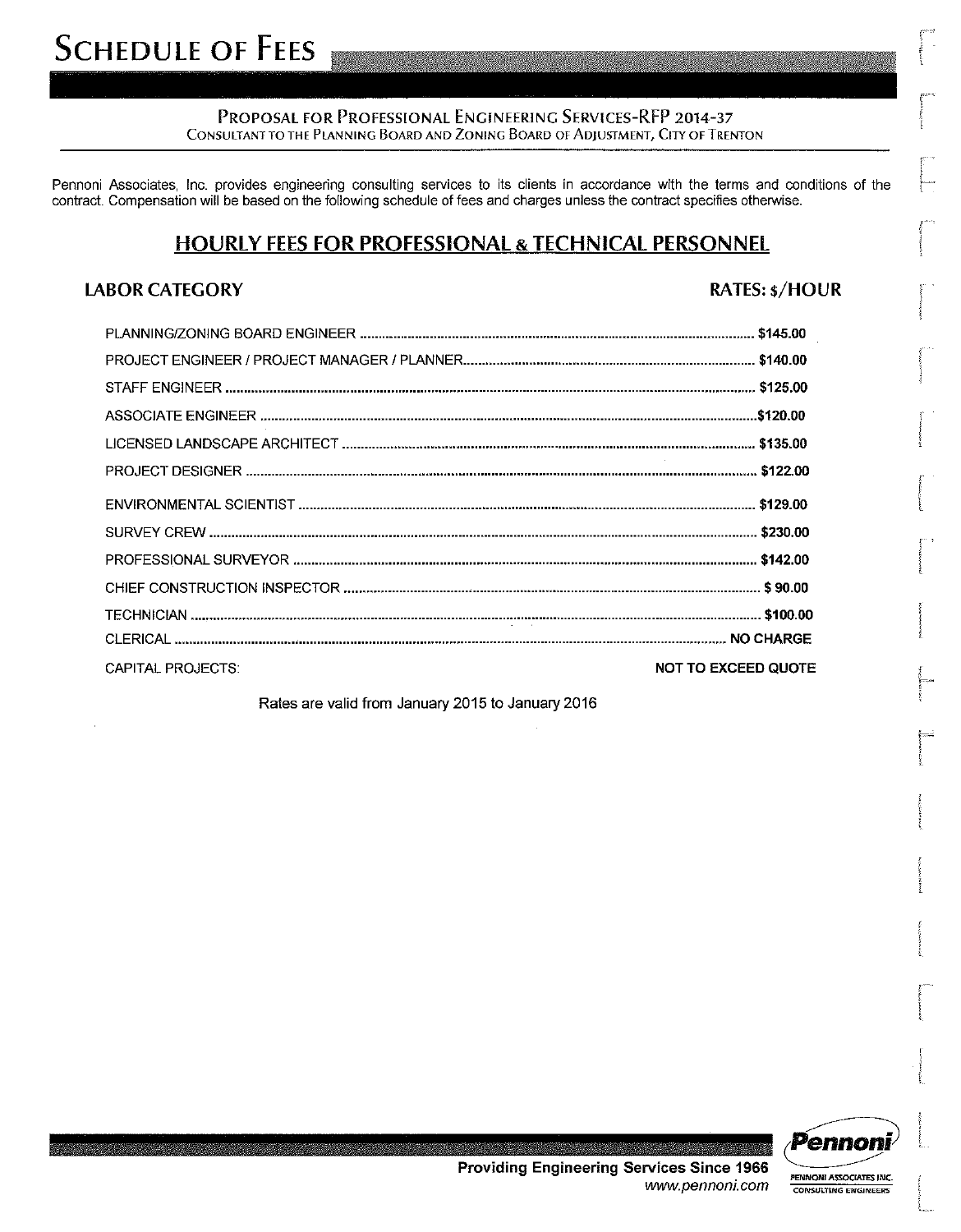

**City of Trenton** Department of Housing and Economic Development

# **Employee Rate Schedule**

### January 2015

| Professional Category                                                                                                                                 | Hourly Rate |
|-------------------------------------------------------------------------------------------------------------------------------------------------------|-------------|
|                                                                                                                                                       |             |
|                                                                                                                                                       |             |
|                                                                                                                                                       |             |
|                                                                                                                                                       |             |
|                                                                                                                                                       |             |
|                                                                                                                                                       |             |
|                                                                                                                                                       |             |
|                                                                                                                                                       |             |
|                                                                                                                                                       |             |
|                                                                                                                                                       |             |
|                                                                                                                                                       |             |
|                                                                                                                                                       |             |
|                                                                                                                                                       |             |
|                                                                                                                                                       |             |
|                                                                                                                                                       |             |
|                                                                                                                                                       |             |
| Mileage charges are based upon IRS approved rates for the current year.<br>Prints, copies and other out-of-pocket expenses are billed at direct cost. |             |

AutoCAD billed at \$20 per hour. Robotic Total Station billed at \$40 per hour. Global Positioning System billed at \$60 per hour. Hourly rate in all years subsequent to December 31, 2015 shall be mutually agreed to by both parties.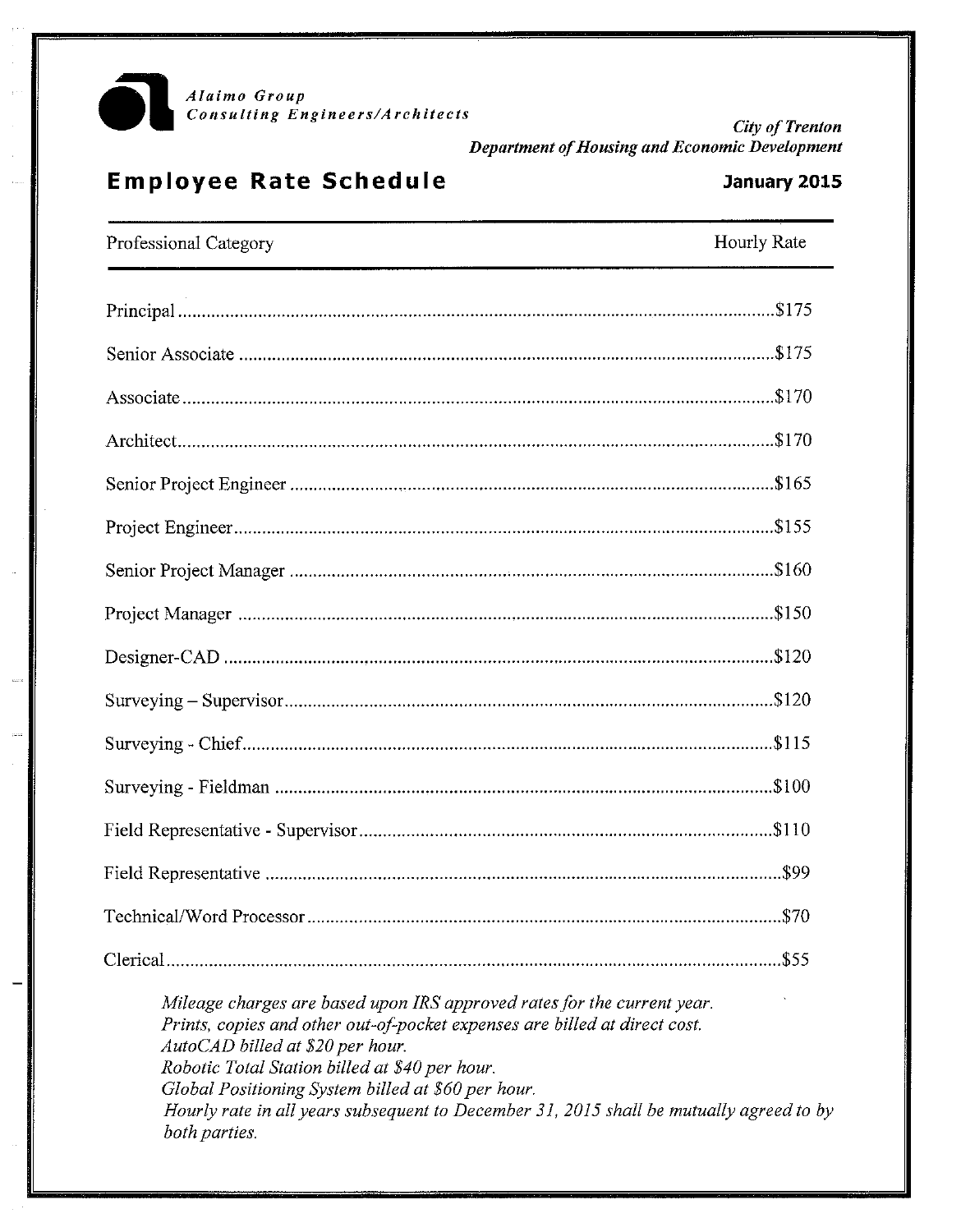# LANNING ENGINEERING COMPANY, INC.

# **Professional Services Rate Schedule**

The fees for Engineering and Surveying Services effective January 1, 2015 shall be as follows:

> **HOURLY RATE**

| PE              |                                                                 |        |
|-----------------|-----------------------------------------------------------------|--------|
| <b>PS</b>       |                                                                 |        |
| PP              |                                                                 |        |
| <b>SA</b>       |                                                                 |        |
| F <sub>3</sub>  |                                                                 |        |
| F <sub>2</sub>  |                                                                 |        |
| F <sub>1</sub>  |                                                                 |        |
| R.              |                                                                 | 100.00 |
| <b>DT</b>       |                                                                 | 100.00 |
| <b>SD</b>       |                                                                 |        |
| <b>RD</b>       |                                                                 |        |
| CO              |                                                                 |        |
| GO              |                                                                 |        |
| <b>AE</b>       |                                                                 |        |
| CT <sub>1</sub> |                                                                 |        |
| CT <sub>2</sub> |                                                                 |        |
| LD              | Legal Description (Four Courses - Minimum)  335.00              |        |
|                 |                                                                 |        |
| MI              |                                                                 | 0.55   |
| <b>PR</b>       | Printing - \$10.00 Minimum Order - 1st 200 Sq. Ft.  0.55/Sq.Ft. |        |
| <b>PRM</b>      |                                                                 |        |
| <b>DL</b>       |                                                                 |        |
| <b>DR</b>       |                                                                 |        |
| <b>STF</b>      |                                                                 | 140.00 |

c:\mydocs\miscellaneous\feeschedule2015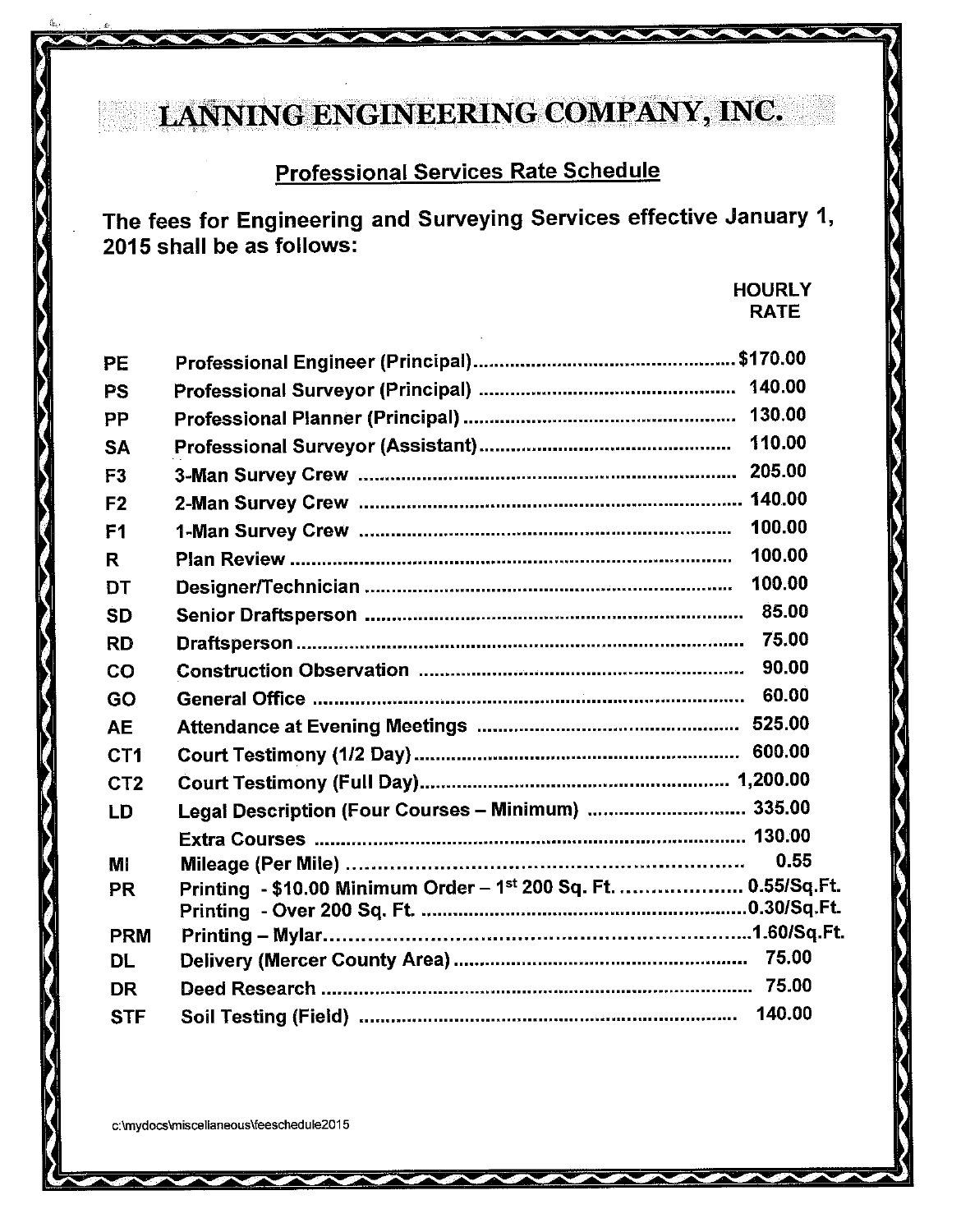

# **Carroll Engineering**

### **RATE SCHEDULE FOR 2015**

| Principal                       | 145.00 |
|---------------------------------|--------|
| Department Manager              | 140.00 |
| Professional V                  | 134.00 |
| Professional IV                 | 129.00 |
| Professional III                | 118.00 |
| Professional II                 | 113.00 |
| Professional I                  | 104.00 |
| Engineer II                     | 98.00  |
| Engineer I                      | 88.00  |
| Project Manager II              | 113.00 |
| Project Manager I               | 104.00 |
| Programmer III                  | 134.00 |
| Programmer II                   | 111.00 |
| Programmer I                    | 101.00 |
| <b>GIS Analyst II</b>           | 96.00  |
| <b>GIS Analyst I</b>            | 88.00  |
| <b>Technician III</b>           | 88.00  |
| Technician II                   | 75.00  |
| Technician I                    | 67.00  |
| Party Chief III                 | 95.00  |
| Party Chief II                  | 85.00  |
| Party Chief I                   | 74.00  |
| <b>Instrument Person</b>        | 59.00  |
| Administrator                   | 139.00 |
| <b>Systems Coordinator</b>      | 122.00 |
| Supervisor ·                    | 114.00 |
| Field Representative III        | 88.00  |
| Field Representative II         | 75.00  |
| Field Representative I          | 67.00  |
| <b>Administrative Assistant</b> | 82.00  |
| Clerical                        | 64.00  |
| Clerk                           | 43.00  |

All services performed in accordance with Carroll Engineering Standard Consulting **Terms and Conditions.** 

Today's Commitment To Tomorrow's Challenges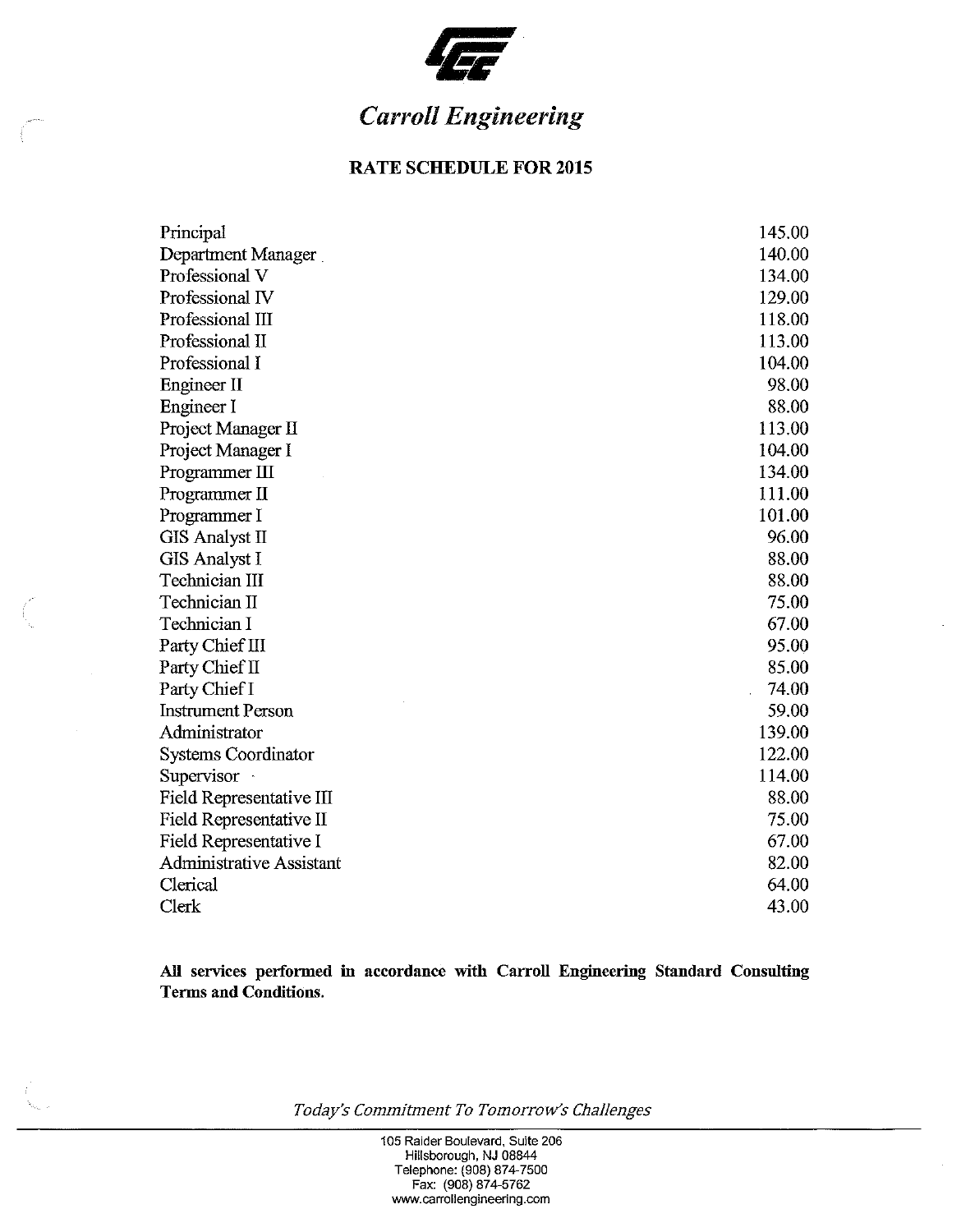

### SCHEDULE OF HOURLY RATES AND CHARGES FOR PROFESSIONAL SERVICES **Trenton, NJ**

# **YEAR 2015**

| <b>CLASSIFICATION</b>                                            | <b>HOURLY RATE</b>          |
|------------------------------------------------------------------|-----------------------------|
| Senior Project Professional<br>٠                                 | \$145                       |
| Project Professional – P.E., L.S., P.P., and L.A.<br>٠           | \$125                       |
| Sr. Staff Technical Representative<br>٠                          | \$110                       |
| <b>Staff Technical Representative</b><br>٠                       | \$<br>90                    |
| Designer<br>۰                                                    | \$<br>85                    |
| Senior Technician<br>$\bullet$                                   | \$105                       |
| Senior Construction Inspector<br>۰                               | \$<br>85                    |
| <b>Construction Inspector</b><br>۰                               | \$<br>70                    |
| Technician<br>٠                                                  | \$<br>65                    |
| <b>Administrative Support</b><br>۰                               | \$<br>62                    |
| <b>OTHER</b>                                                     |                             |
| <b>Survey Crew</b>                                               | \$150                       |
| <b>Survey Party Chief</b><br>۰                                   | \$<br>95                    |
| <b>Survey Technician</b>                                         | \$<br>85                    |
| Surveying Aide                                                   | $\mathbf{\hat{S}}$<br>65    |
| Compensation for expenses and other charges shall be as follows: |                             |
| Mileage                                                          | <b>Current Federal Rate</b> |
| <b>Bulk Reproduction</b>                                         | $Cost + 15\%$               |
| <b>Sub-contracted Services</b>                                   | $Cost + 15\%$               |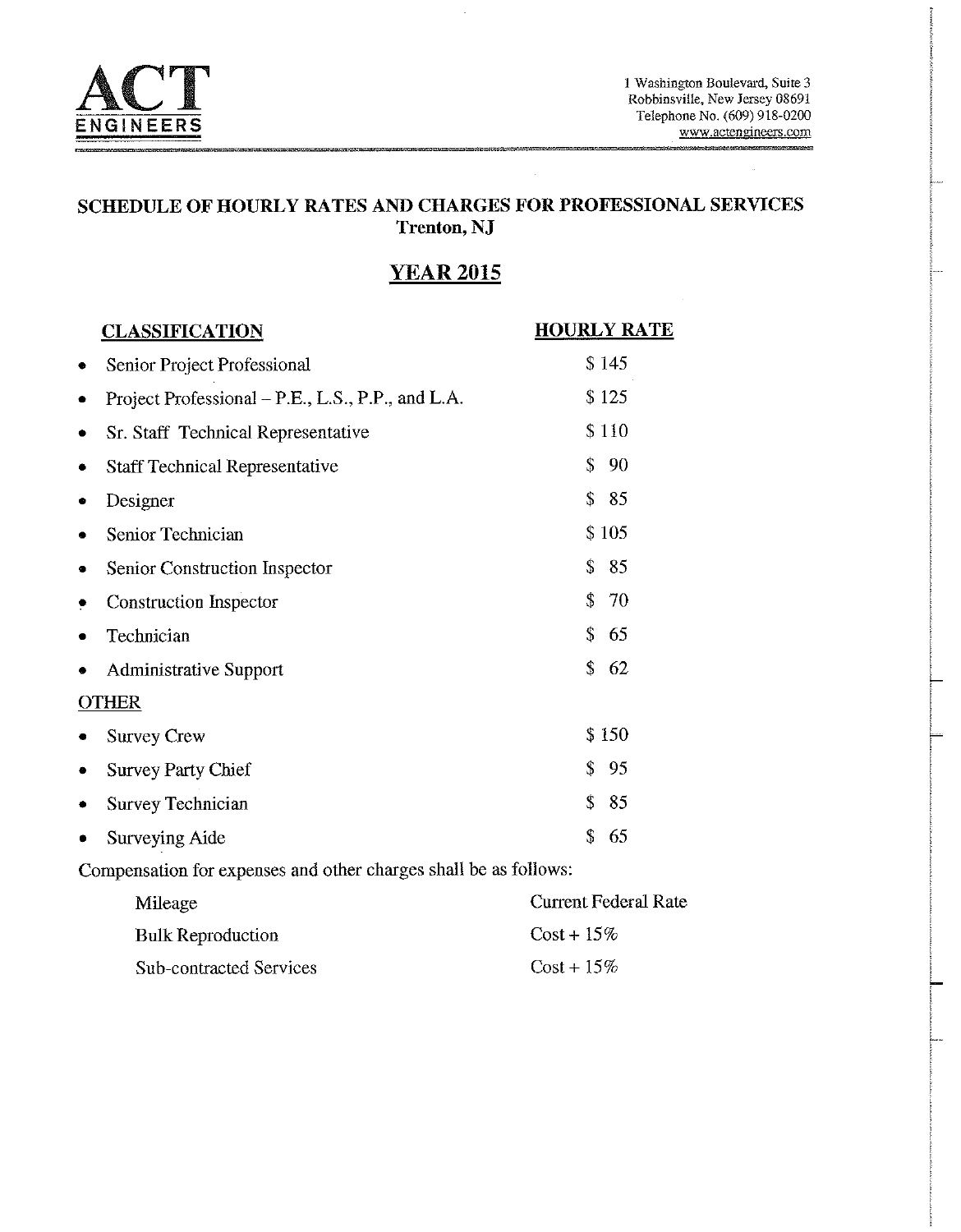

**2015 SCHEDULE OF HOURLY RATES** 

## **Engineering and Planning**

| Principal                       | \$140.00    |
|---------------------------------|-------------|
| <b>Licensed Engineer</b>        | \$127.00    |
| <b>Licensed Planner</b>         | \$130.00    |
| <b>Planning Assistant</b>       | 80.00<br>\$ |
| <b>LSRP</b>                     | \$150.00    |
| <b>Environmental Specialist</b> | \$<br>85.00 |
| <b>Engineering Assistant</b>    | \$<br>87.00 |
| Certified Landscape Architect   | \$<br>97.00 |
| <b>Inspecting</b>               |             |
| Senior Inspector                | \$<br>88.00 |
| Junior Inspector                | \$<br>70.00 |
| <b>Drafting</b>                 |             |
| <b>CAD</b> Drafter              | \$<br>95.00 |
| <b>Surveying</b>                |             |
| Licensed Surveyor               | \$125.00    |
| 2 Man Survey Crew               | \$155.00    |
| Party Chief                     | \$85.00     |
| Rodman                          | \$70.00     |
|                                 |             |

No charge for routine photo copying or clerical services. Overhead costs are included the above hourly rates.